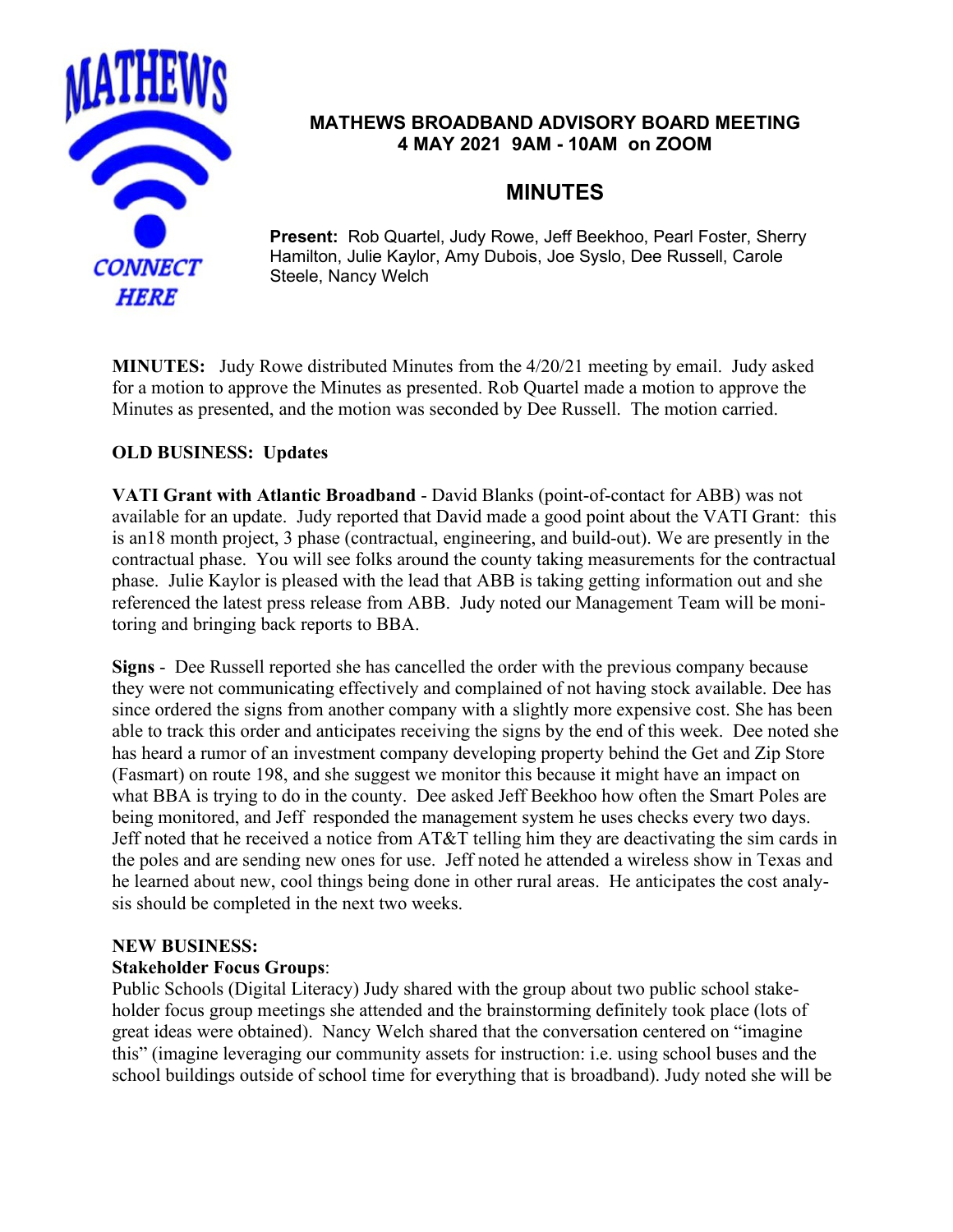working with Greg Lewis to organize the ideas that came from the two meetings, including internship or service opportunities for high school students and graduation requirements. Joe Syslo shared the focus group meetings worked out pretty well and he has plenty of notes. Judy thanked Joe for facilitating and providing the structure for the meetings.

**Telemedicine** - Donna Dittman Hale, Bay Rivers Telemedicine – Judy noted that Rob Quartel and Donna Givens have been very involved in these discussions. It has been suggested that Donna Dittman Hale of Bay Rivers Telemedicine Alliance be invited to speak to this group, and Judy is in the process of extending that invitation.

**VATI Grant with Open Broadband** - Carol Steele, Acting Gloucester County Administrator, suggested calling this fixed wireless. Carole shared that this group is working similarly, but with one exception, the other group has franchise agreements with ABB, and this presents a slight hurdle to jump. In this case, Open Broadband is a brand new business to Virginia and this group is the pilot program. Carol stated they are now in the discussion phase. They are using the Gloucester county tower for the VATI grant and because this is a county asset, public hearing must take place. Carol will be at the Gloucester County Board of Supervisor's meeting tonight requesting the public hearing be held on June 1, 2021. This meeting will be the public hearing and adoption of the contract (drafts of the contracts will go out to Board members prior to the June  $1<sup>st</sup>$  meeting). The deadline for the fixed wireless to the state is July 5, 2021. Carole is looking at making the second Monday of the month the standing meeting date for the Team. Carole will confirm this with Judy. The only thing she anticipates will need to be done this fiscal year is to ask permission to have the engineering evaluation of the tower. For Mathews, the existing tower owner (Arts Crown) is being contacted and negotiations will take place for renting use of the tower. Other important things to know: not all 313 households that will be served by this grant will know how to access the Internet and receive proper training. Carol wants to survey residents in Gloucester County and suggests Mathews does the same thing (a Robo call announcement and survey). The survey will ask residents do they want the service and what type of help do they need. Carole noted that on Gloucester's website, there is a link that takes you to a press release that includes a map of the areas (Gloucester and Mathews) that will be included in the VATI grant project, and she suggest Mathews does something similar.

**Next Steps -** Jeff Beekhoo reported a meeting tomorrow of the Mathews Broadband Advisory Board Management Team at Jeff's office in Kilmarnock at 1:30 pm.

### **OTHER BUSINESS**:

Carol noted the Treasury Department is supposed to have their ruling on the billions of dollars for broadband by May 11, 2021. Carole has held the first VATI Stakeholders meeting and will do a second today.

Rob Quartel suggested we list criteria that keeps us from being eligible for certain grants. This list can hopefully be presented to Congress in the form of attachments to major bills. Rob suggested that he and Joe Syslo talk with Julie Kaylor to pursue this further.

**ADJOURN:** There being no further business, the meeting was adjourned.